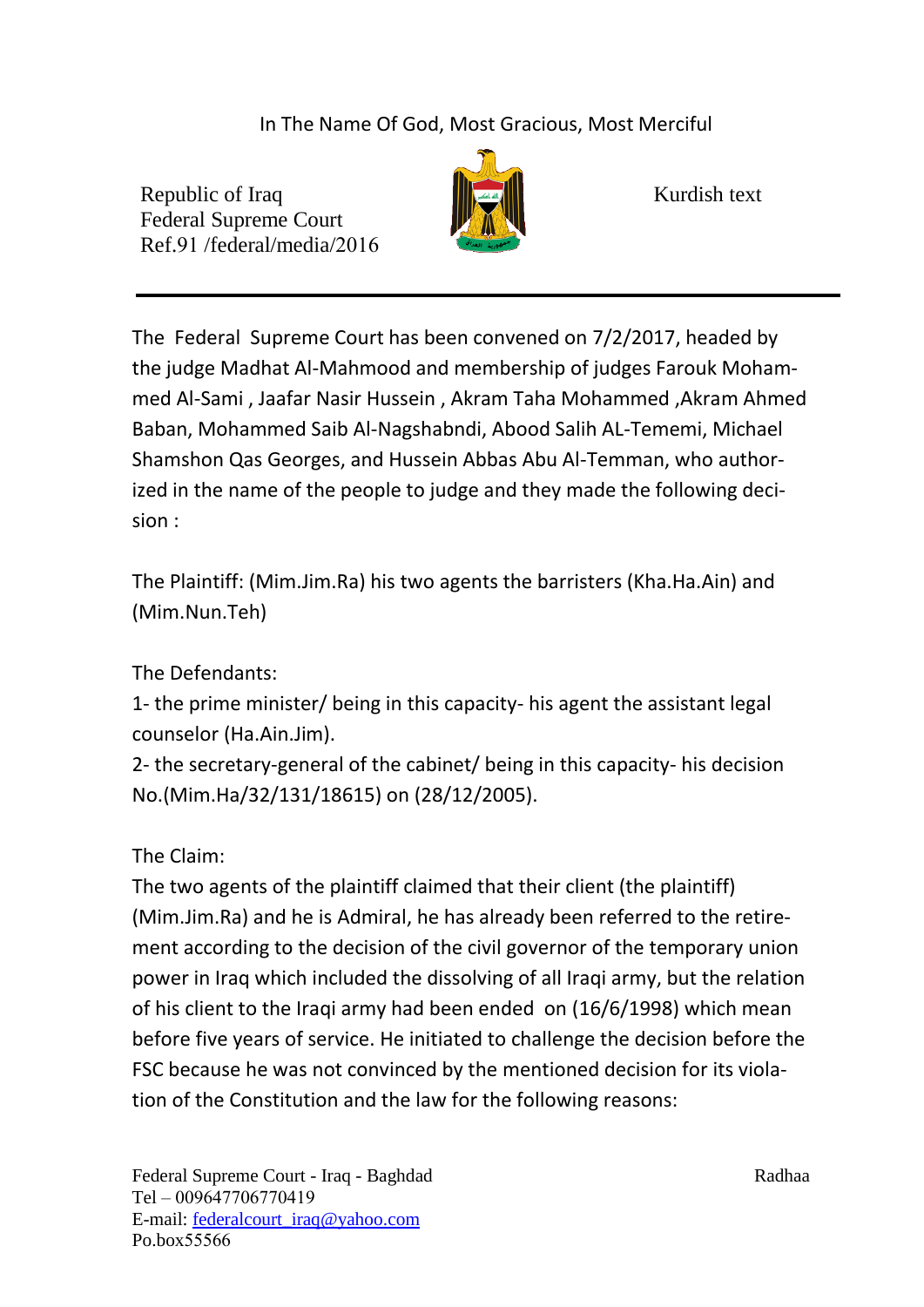The law of the service and retirement and the valid law of penal in Iraq since the royal period and until ( $9/4/2003$ ), it obliged the military persons who are between (18-63) years to subject to the obliged and reserve military service, and the offender was faced to the toughest military penalties, and when the Iraqi army was dissolved the plaintiff was doing the reserve service as a colonel within ( AL-Nakhwa force). Also, the agents of the plaintiff claimed that their client was not a Baathist and was not a follower of the exregime, the evidence he didn't get any medal of honor also he is not included within Baath extraction, he is one of the system's victims considering that the Lieutenant Colonel (Ain.Ra.Nun) who was executed by Sadam and he is his cousin, whereas he was chased for the mentioned reason. The two agents of the plaintiff also claimed that their client was returned to the service on (18/10/2010) as a Major General according to the decision of the fired verification commission by the decision of the divan (2735/2010) on  $22/2/2010$ , and the reserved service in (AL-Nakhwa army) was not considered for retirement matters, and according to the letter of the ministry of defence/ the legal counselor  $(19/31/748/4888)$  on 8/3/2013, the period that the officers spent in the department of (AL-Nakhwa trainers) was counted from  $16/6/1998$  to  $9/4/2003$ , and it was recycled to their present rank, as long as it was not counted then and they didn't get benefit from it when their seniority was counted. Some officers got benefit from that decision but nit the plaintiff, as well as they, made clear that neither the Constitution nor the considered laws have anything that prevents the employee or the retired from got a benefit from his legal and financial rights. For the above, they requested from the court to decide the unconstitutionality of the issued decision by the defendants/ being in their capacities- by counting the reserved service according to the law of military service and retirement that valid by then for the period from  $16/6/1998$  to  $9/4/2003$ , which is five years that is added to his previous service which began from  $17/11/1965$  to  $9/4/2003$ . The agent of the first defendant/ being in this capacity- answered on the case petition by his draft No.  $(Qaf/2/2/68/3631)$  which dated on  $(13/12/2016)$  which a copy of it is attached by the case file from three points, litigation, formality, Objectivity. From the litigation point, the secretary-general of the cabinet doesn't have a legal entity so the litigation is not

Federal Supreme Court - Iraq - Baghdad Radhaa Tel - 009647706770419 E-mail: federalcourt\_iraq@yahoo.com Po.box55566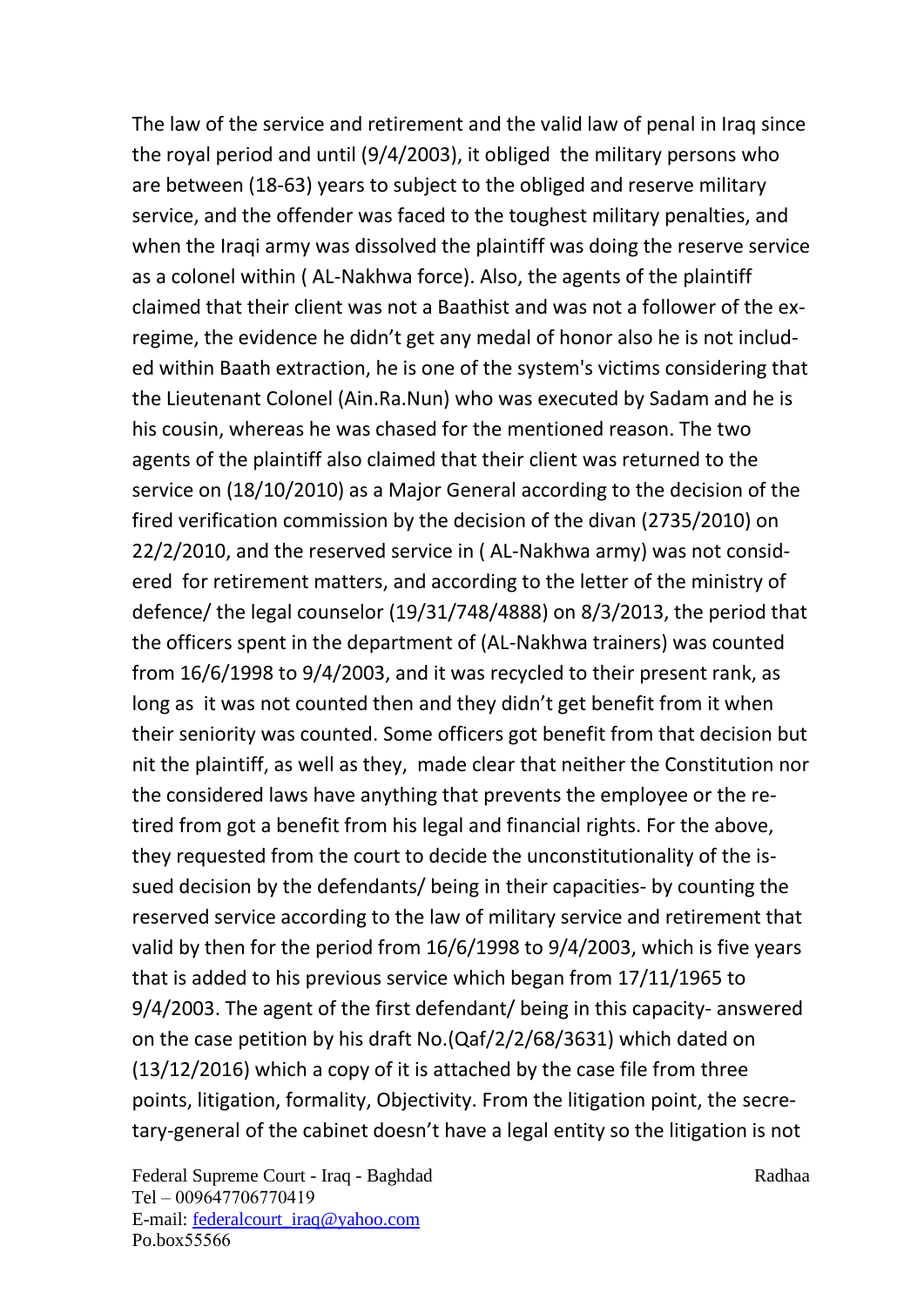realized. From the formality point, the competences of the FSC that were stipulated in the article (93) from the constitution and the article (4/1<sup>st</sup> and  $2<sup>nd</sup>$ ) from its law No.(30) for 2005, and it is incompetent to try the decision issued by his client and its effects also there is no clear indication for the challenged decision in the case petition. From the Objectivity point the temporary union power in Iraq dissolved Iraq army and the military regulations according to the clause (5) from its order No.(2) for 2003 and it didn't except (AL-Nakhwa forces) from it, and it didn't decide to add their service to the previous military service and the subject of counting the service of the members of the previous Iraq army and the dissolved entities, it has been decided according to the article  $(21/10<sup>th</sup>/Alif)$  from the unified law of retirement no.(9) for 2014 (amended) by adding the retirement's services to those who have a retirement service which is not less than 15 years according to the valid legislation on its dissolving date, and the decision of the dissolved council of revolution leading No. (36) for 19998 include the counting of the service of the returner to the service. For the above, the agent of the first defendant requested from the court to reject the case from the formality, litigation, and incompetence point, and to reject the case from objectivity point in case it was not rejected from formality point. For the aforementioned in his answering draft. After the case had been registered at his court according to the clause  $(3<sup>rd</sup>)$  from the article (1) of the bylaw of the FSC No.(1) for 2005, and the required procedures were completed according to the clause ( $2<sup>nd</sup>$ ) from the article (2) from the aforementioned regulation. The day 7/2/2017 had been appointed as a date for the argument and on  $5/2/2017$  the two agents of the plaintiff presented an explanatory draft which listed that the secretary-general of the cabinet/ being in this capacityhas a legal entity and the sayings of the agent of the first defendant in this matter are not right, because the latter belongs to the cabinet ( the responsibility of the follower about the works of the followed). Also, the FSC is competent to try this case according to the clause  $(3)$  from the article  $(93)$ from the Constitution. The two agents of the plaintiff repeated what listed in the case petition and requested from the court to decide according to it. On the selected day for the argument, the court had been convened and the agent of the plaintiff, the agent of the first and second defendant attended,

Federal Supreme Court - Iraq - Baghdad Radhaa Tel - 009647706770419 E-mail: federalcourt\_iraq@yahoo.com Po.box55566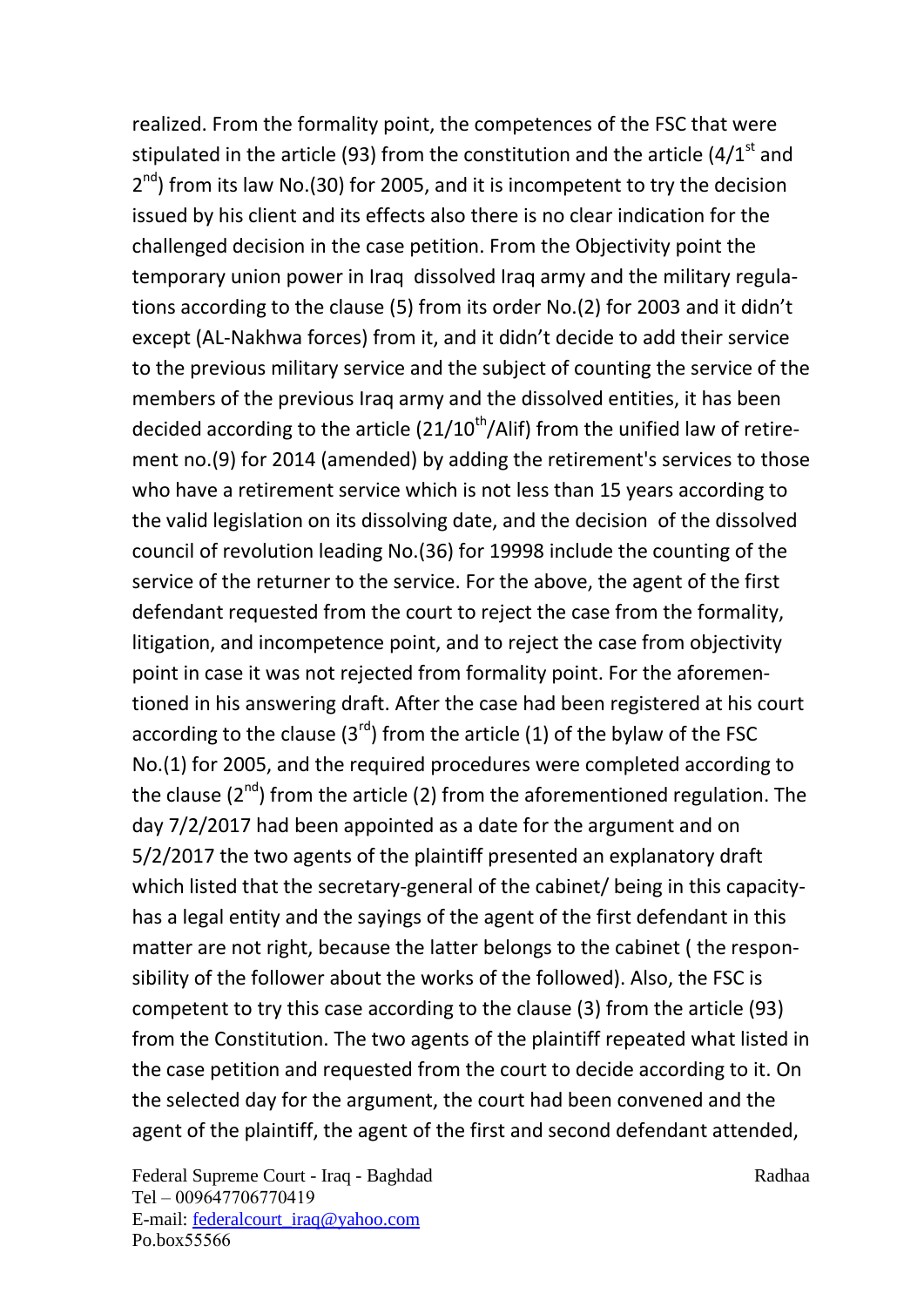so the argument was begun publicly and presently. The plaintiff's agent repeated what was listed in the case petition and requested from the court to decide according to it, with consideration to what was listed in the explanatory draft that dated on  $(5/2/2017)$ . The agent of the defendants answered that they repeated what was listed in the answering draft and request from the court to reject the case for the reasons which were listed in it. The two parties repeated their sayings, and whereas nothing left to say the end of the argument had been understood and the decision was understood publicly.

## The decision:

During the scrutiny and deliberation by the FSC, the court found that the plaintiff's agent claimed that his client (Maajid Jameel Rasheed) and he is Admiral, he has already been referred to the retirement according to the decision of the civil governor of the temporary union power in Iraq which included the dissolving of all Iraqi army, but the relation of his client to the Iraqi army had been ended on (16/6/1998) which mean before five years of service. He initiated to challenge the decision before the FSC because he was not convinced by the mentioned decision for its violation of the Constitution and the law. The FSC finds that the challenged decision has determined a body to challenged it which is not the FSC. Also, the FSc finds that the second defendant (the secretary-general of the cabinet) cant be a litigant in this case because of the article (4) from the law of the civil arguments No.(83) for 1969 (amended) which has defined the litigant(the defendant must be a litigant whose admission leads to judgment if an admission issued by him, and also he must be convicted or obliged by something if the case was approved), while the challenged decision was issued by the cabinet and the real litigant in the case is the prime minister/ being in this capacity, and the task of the secretary-general is to notify the concerned bodies by the decision so the litigation is void, because the litigation must be directed to the one who issued the decision, not who notified him. In addition to this, he doesn't have a legal entity which gives him the ability to dispute. Based on this, the FSC decided to reject the case formality from the competence point whereas the trying of the case subject is out of the FSC competences

Federal Supreme Court - Iraq - Baghdad Radhaa Tel - 009647706770419 E-mail: federalcourt\_iraq@yahoo.com Po.box55566